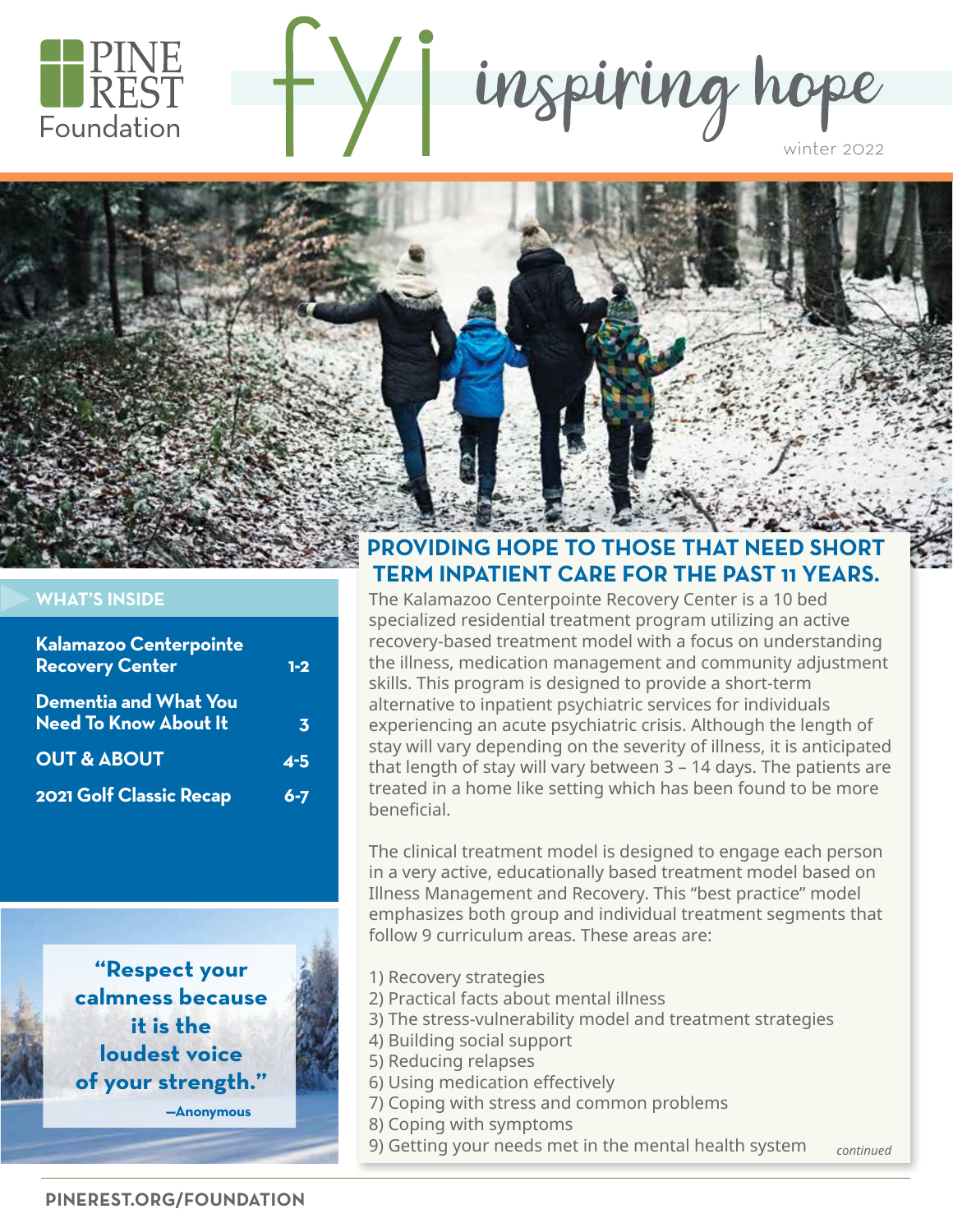The Illness Management and Recovery treatment model has been shown to be effective in helping individuals learn to manage their illness in a way that allows them to be successful in moving into less restrictive and costly settings and in decreasing the need for hospitalization.

Treatment services are clinically supervised by a psychiatrist. The psychiatrist provides psychiatric evaluation, assessments, and medication reviews at the center. The covered crisis residential services are under the immediate direction of a mental health professional. Treatment activities are carried out by paraprofessional staff.





The primary goal of this model is to empower consumers with severe mental illness to manage their illness, find their own goals for recovery, and make informed decisions about their treatment by teaching them the necessary knowledge and skills. When they leave the Pine Rest facility, they are provided with an ongoing treatment plan.

The TEAM that works here are multi-functional from answering the phones, preparing program plans to even washing the dishes as the setting is not just clinical. In asking the WHY do they work here? The answer is quite clear, "To help those that are underserved in their mental health wellness". We, at Pine Rest are blessed to have those that care so much for people that have fallen thru the cracks in their life journeys. The TEAM knows that they are making a difference in one life at a time.

#### **PROVIDING HOPE TO THOSE THAT NEED SHORT TERM INPATIENT CARE FOR THE PAST 11 YEARS.**

#### *continued*

Everyone knows that we become forgetful as we grow older, right? Wrong. Memory problems are not a normal part of aging, but it isn't always easy to know the difference between normal changes that affect us as we grow older and more serious symptoms that might be the sign of real memory problems that we normally associate with dementia. What is Dementia? Dementia is the descriptive term for any medical condition that causes memory problems and problems with at least one other brain function, such as speech, concentration, visual perception or more complex thinking involving problem solving, planning and organization. Two of the most widespread forms of dementia are Alzheimer's disease, which accounts for 60 to 80 percent of those with dementia, and vascular dementia, which accounts for 20 percent. Today, more than 5 million Americans suffer from Alzheimer's disease, while millions more are affected by changes in blood circulation in the brain, known as vascular dementia.

In dementia, memory loss is common, especially of recent events and detailed situations. People with a recent diagnosis of dementia will talk about the frustration of not remembering something that happened recently. Family members may notice that their loved one remembers events from long ago more easily than recent events. In addition to memory loss, another aspect of dementia may be language difficulty. Persons with dementia may have a hard time expressing themselves or struggle with finding the right word to say. They may have a hard time understanding what is being said to them or have difficulty tracking details in conversation. These problems show up in written language, too. In dementia, complex activities such as planning, organizing and problem-solving can become more challenging. Sometimes doing even simple, routine things in the right order becomes more difficult, like putting on one layer of clothing over another in the wrong way or preparing a meal. Sometimes, family members may notice times of confusion.

# **DEMENTIA AND WHAT YOU NEED TO KNOW ABOUT IT**

#### **Want to know more?**

View the booklet online at: pinerest.org/dementia Want the booklet sent to you? call us at 616.455.4546 X2221 and ask us to send you the booklet.





**OVER 300 PEOPLE SERVED**  IN KALAMAZOO IN 2020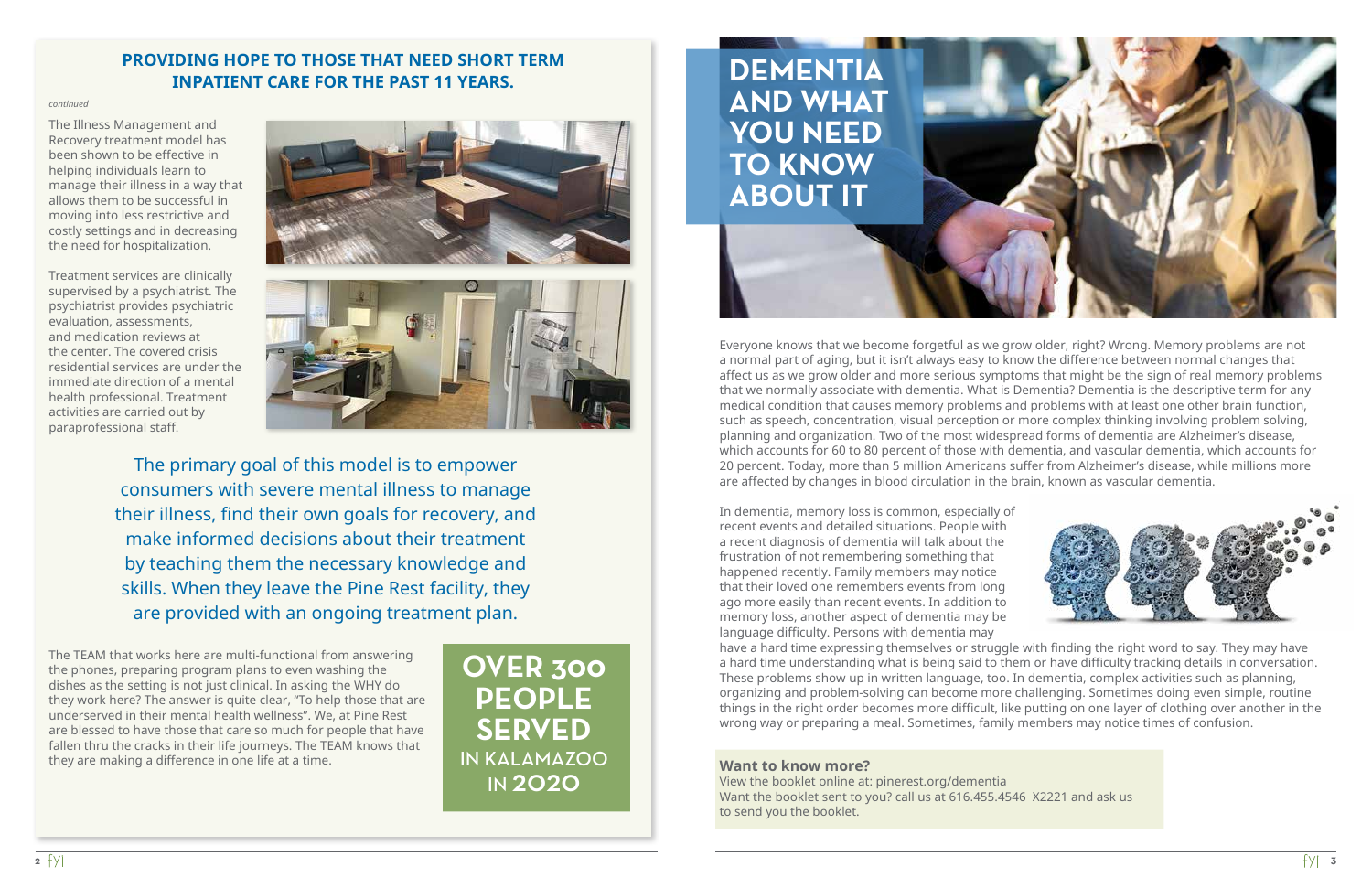# **Out**& **About**

#### **Pine Rest Zero Suicide Initiative seeks to reduce and eliminate suicide deaths**

#### **The Zero Suicide Initiative was started by Henry Ford Hospital and has been shown to reduce suicide deaths by as much as 80%.**

**Dr. Evonne Edwards speaks with WZZM 13 ON YOUR SIDE**

September was National Suicide Prevention Awareness month. Unfortunately, the suicide rate has been increasing over the past two decades. Experts have been looking into how we can better prevent suicide and the answer is there's a great deal we can do as a community.

We spoke with Dr. Evonne Edwards from Pine Rest Christian Mental Health Services about the Zero Suicide Initiative, which seeks to reduce or eliminate suicide deaths. The initiative was started by Henry Ford Hospital and has been shown to reduce suicide deaths by as much as 80%. It has now been adopted by most healthcare organizations in West Michigan and around the country.

Pine Rest has adopted a number of practices as part of the initiative:

- Treating suicidality as a diagnosis, instead of a symptom
- Using different assessment tools to better identify at-risk patients
- Training staff on different types of therapies that directly treat suicidality and are more effective in reducing suicidal thoughts and behavior
- Robust, collaborative safety planning that includes ensuring lethal means or methods are not easily accessible to individuals at high-risk times and ensuring they have specific steps they can take to keep themselves safe and get help when in crisis
- Following up with patients in the week after leaving hospital to ensure that important transition from the hospital to follow-up care goes smoothly (most of those who attempt suicide don't receive mental health treatment in the next year)
- Transition Clinic extra support for patients after discharge and helping ensure patients are able to be seen quickly after hospitalization

#### **Belding High School brings education to a new level THE REBOUND WEST MICHIGAN Fox 17: Dec 02, 2021**

We're going to have more empathetic kids': Mental health is a required class at Belding High School. The district began implementing a multi-tier mental health program about 3 years ago, even employing a fulltime therapist from Pine Rest

Every time the country experiences a mass school shooting, the discussion of mental health resources bubbles to the service, with everyone asking how this type of event can be prevented from happening again in the future.

"We know that we have a mental health crisis, but it's not enough to just say that and say, 'Well, you know, it's not going to get better,'" explained Michael Ostrander, principal at Belding HS. Educational success is built on a strong mental foundation.

"If their mental health needs or social-emotional needs aren't met, academically, they're not going to perform as well," he told FOX 17. But it's not just education that thrives when students are mentally well; Ostrander believes it also prevents potential violent outbursts.

"The number one way we keep our building safe is through relationships, knowing the things that are going on, knowing when a kid is acting a little bit differently," he said.

There are three main pieces of the program the district has so far implemented— the first of which was opening a listening room and hiring a recently-retired music teacher to act as a student support coordinator. The listening room is open to every student in the high school, no matter what it is they want to talk about.

#### **Mental Health Education at High School Level**  *continued*

"They can talk about anything, whether it's a staff member, or whether it's another student, or a group of students," explained George Rousseau, who runs the room. "The ultimate goal is, everything is triggered by something, and once you find where that trigger is coming from, and you can help them with that, then they help themselves."



Second, the high school began a mental health class, required for all students graduating from the district. "There aren't, to our knowledge, there's no other school in Michigan that has a mental health class," Ostrander said. "It's everything from substance abuse, to prevention of self-harm and suicide... those are the things we worry about. Stopping the stigma is one of the first lessons that they go through."

Finally, the district hired a full-time therapist from Pine Rest to offer in-school services to students in the high school and middle school who aren't able to access them outside of school for whatever reason.

"It might take a while to get everybody there, but we're going to see a change over time, that we're going to have more empathetic kids," Ostrander said. "We're going to have kids who are getting more support and access to support that they need."

Belding's mental health program is supplemented by two anonymous donors who gave \$60,000 to be used over three years.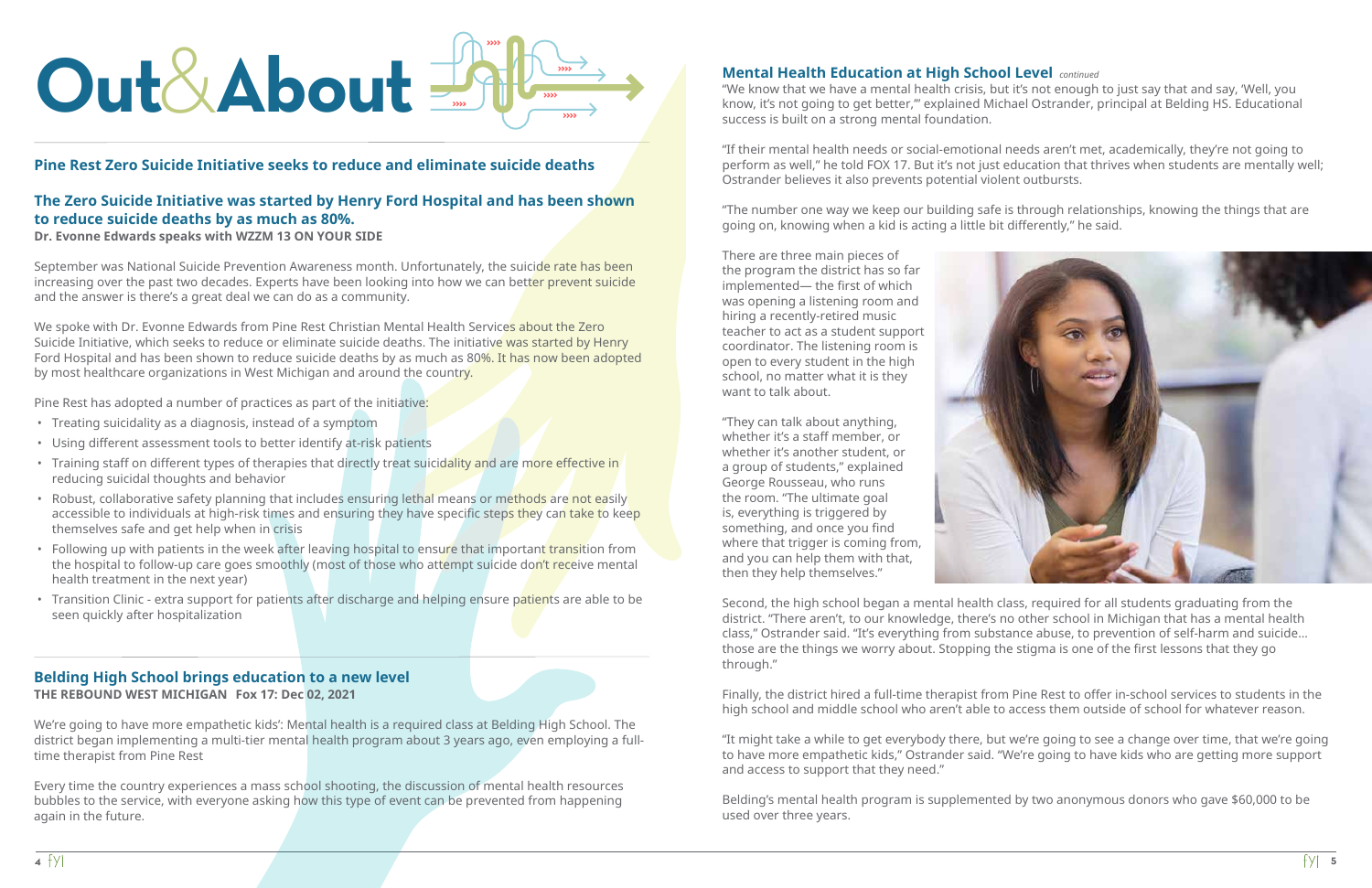## THANKS TO OUR ALSO AMAZING SPONSORS AS THEY HELPED PROVIDE THE HOPE

<del>マングメディメンタ</del>

#### **TITLE SPONSOR**

#### **BIRDIE AND HOLE SPONSORS**

#### **TEAM SPONSORS**

**RECOGNITION SPONSOR RECEPTION SPONSOR LUNCH SPONSOR**

*MIMRECOGNITION* 

Crowe

Ascent Wealth Partners EV Construction Heyboer Landscape Maintenance, Inc. Lumbermen's Macatawa Bank

Custer Office Dan Vos Construction EPIC



#### AMAZING TO ACHIEVE A NET OF OVER \$120,000 TO PROVIDE HOPE 三、圣人文*学人主会 マチ合理家 人生文学*

It was a beautiful September day for the Annual Pine Rest golf outing at Tullymore Golf Resort. We were blessed to have over 130 golfers to support the Patient Assistance Fund. We sincerely appreciate the sponsors and golfers that made this event SHINE for our patients.





The Veldheer, Long, Mackay and Bernecker Group

#### The Freeburg & Mraz Group





Men's Longest Drive: Mike Mraz Women's Longest Drive: Shauna Erard Closest to the Hole: Paul Hendricks Team Best Ball: Lumbermen's Longest Putt Made: Paul Parks Team Scrabble: Northern Trust The following golfers won the contests that were held:







Carol Van Andel Team David Van Andel Team





Lumbermen's Team Northern Trust Team



NYE / VYZKA A



YA EL K

Merrill Lynch Team

## Why Pine Rest? Share your story!

<del>ed 177</del>

Want to share your experience with Pine Rest programs and our clinicians? We invite you to tell your personal "Success Story" to help encourage and inspire others on their wellness journey. To send your story, please email phillip.meade@pinerest.org.

Miller Johnson Northern Trust Priority Health

RDV

Serv-U-Success Spectrum Health

#### WeatherShield Roofing Windemuller Electric

PR Board Members: Rob Stafford, Jack DeBoer, Bryan Ridgeway & Ray Lanning

Foster Swift Collins & Smith PC Grand Valley Automation Michigan Health and Hospital





Meijer SecurAlarm Town & Country

**ATTAL**